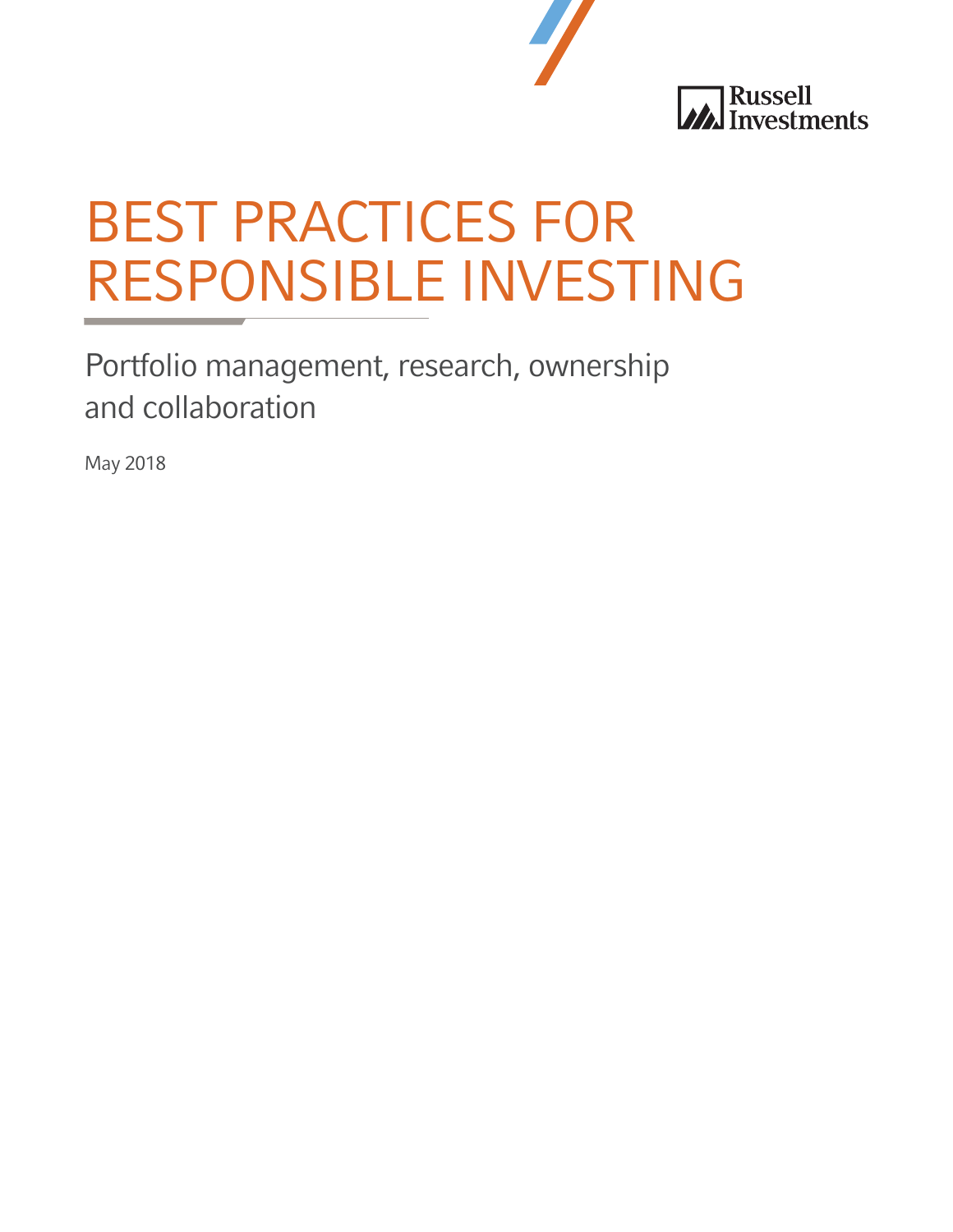## ABSTRACT

*In the coming years, Responsible Investing will be routine. Understanding how Environment, Social and Governance (ESG) factors impact security prices and portfolio structure will be integrated across the entire industry. Russell Investments has embraced this and has developed – and continues to develop – best practices for our process, portfolios and clients.*

## From policy and beliefs to practice — a summary

Russell Investments' responsible investing practices incorporate decisions from across the business and are drawn from our beliefs and policy.

| <b>Policy</b>    | Russell Investments' policy is to incorporate responsible investing in our investment<br>manager evaluation process, our portfolio management, our advisory services, and<br>through implementing proprietary solutions as desired by clients. |                                                                                                                                        |                                                                                                                                              |                                                                                                       |
|------------------|------------------------------------------------------------------------------------------------------------------------------------------------------------------------------------------------------------------------------------------------|----------------------------------------------------------------------------------------------------------------------------------------|----------------------------------------------------------------------------------------------------------------------------------------------|-------------------------------------------------------------------------------------------------------|
| <b>Beliefs</b>   | <b>ESG factors</b><br>impact security<br>prices. These<br>factors can vary<br>by company,<br>industry, and<br>region through<br>time.                                                                                                          | A deep<br>understanding of<br>how ESG factors<br>impact security<br>prices is value-<br>adding to a skillful<br>investment<br>process. | <b>Embedding ESG</b><br>into a firm's<br>culture and<br>processes improves<br>the likelihood<br>of prolonged<br>and successful<br>investing. | Active ownership<br>of securities is<br>an effective tool<br>for improving<br>investment<br>outcomes. |
| <b>Practices</b> | <b>Portfolio</b><br>management                                                                                                                                                                                                                 | <b>ESG Research &amp;</b><br>metrics                                                                                                   | <b>Culture &amp;</b><br>processes                                                                                                            | <b>Active ownership</b>                                                                               |
|                  |                                                                                                                                                                                                                                                |                                                                                                                                        |                                                                                                                                              |                                                                                                       |
|                  | <b>Manager ranks:</b><br>on our sub-<br>advisers on ESG<br>integration                                                                                                                                                                         | Products:<br><b>ESG</b> products<br>and product<br>enhancements                                                                        | <b>Corporate ESG:</b><br>global teams<br>integrate ESG<br>across organisation                                                                | <b>Proxy voting:</b><br>vote proxies and<br>incorporate ESG<br>into our policy                        |
|                  | Surveys: sub-<br>advisers to get<br>a pulse on the<br>market                                                                                                                                                                                   | <b>Research: research</b><br>metrics & universes<br><b>Reporting: report</b><br>our sub-advisor                                        | Sustainable work<br>practices: keep our<br>internal practices in<br>check                                                                    | Engagement: join<br>other shareholders<br>to influence the<br>companies we own                        |

Source: Russell Investments, April 2018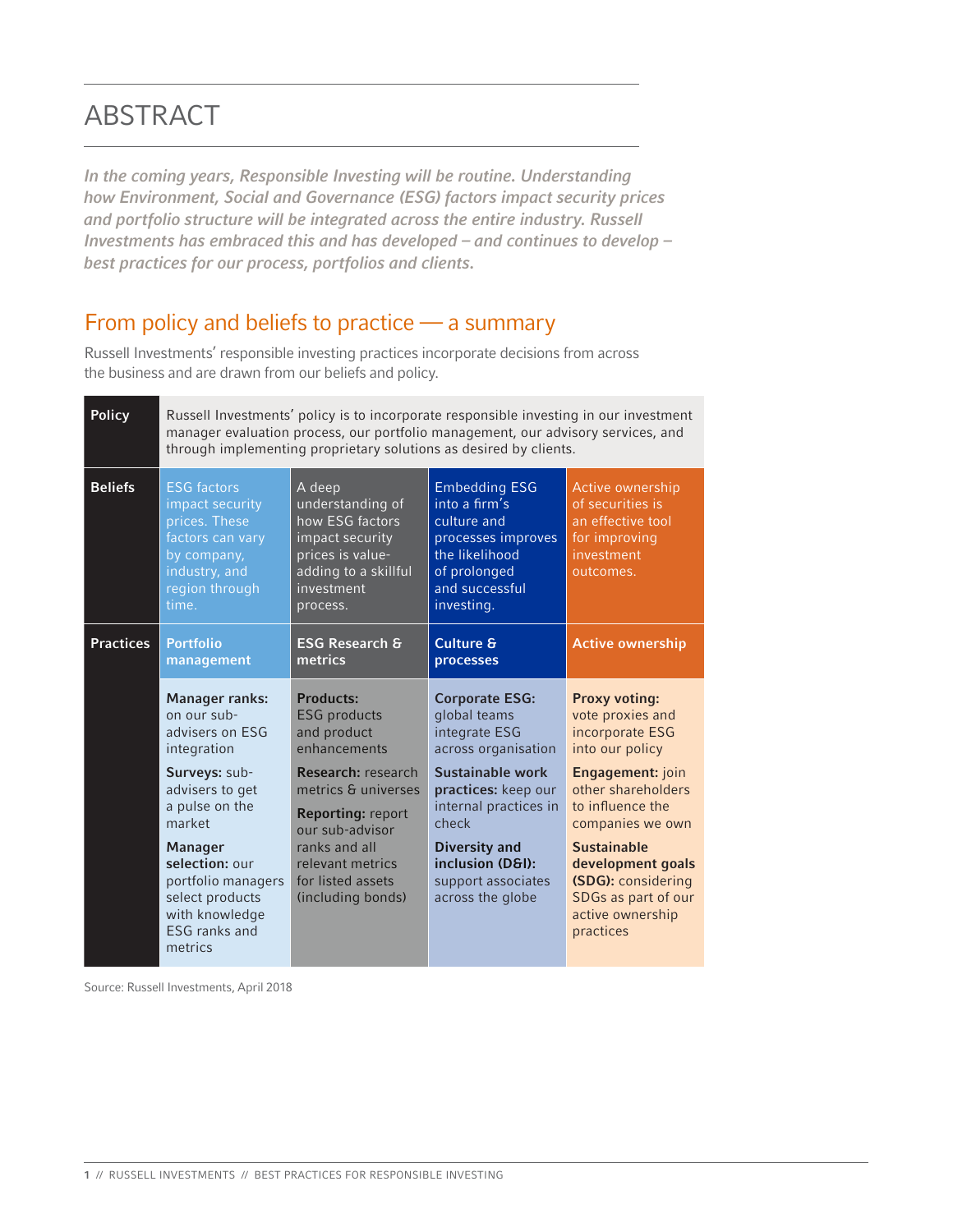Belief 1: ESG factors impact security prices. These factors can vary by company, industry, and region and their importance can vary through time.

## Belief 2: A deep understanding of how ESG factors impact security prices is value-adding to a skillful investment process.

These two beliefs are the foundation of our responsible investing practice. We incorporate ESG awareness into our active manager evaluation and have developed proprietary metrics for our direct investing capabilities. This includes our [Decarbonisation 2.0](https://russellinvestments.com/-/media/files/emea/insights/decarbonisation-2.pdf) technology and reporting.

### ESG ranks — a qualitative assessment of our managers

In 2014 we added an assessment of ESG integration into our manager evaluation process. Through a combination of interviews, surveys and a quantitative review of their portfolios, Russell Investments' analysts rank managers on their ESG integration. Note that we believe ESG awareness and integration is not about restricting securities, targeting ESG or climate-related metrics of any sort, or even intentionally investing in securities with better environment, social or governance practices. But rather, such awareness and integration is about understanding how E, S and G impact a firm, and will impact the future direction of a security's price.

### Ranking active managers on their ESG integration









The manager demonstrates strong awareness of the potential risk and return of ESG issues on individual holdings and the portfolio structure.

The manager can clearly demonstrate how portfolio positioning reflects the management of relevant ESG risks and/or how ESG exposures can add value.

The breadth of perspective and analytical inputs on ESG issues are superior to peers.

The manager demonstrates adequate awareness of the potential risk and return impacts of ESG issues on individual holdings and the portfolio structure.

The manager's perspective and analytical inputs on ESG issues is undifferentiated from peers.

The manager does not demonstrate awareness of the potential risk and return impacts of ESG issues on individual holdings/ portfolio structure.

Meaningful discrepancies have been found between the target ESG guidelines and holdings in the portfolio.

The manager's perspective and analytical inputs on the ESG issues lack rigor.

Source: Russell Investments, April 2018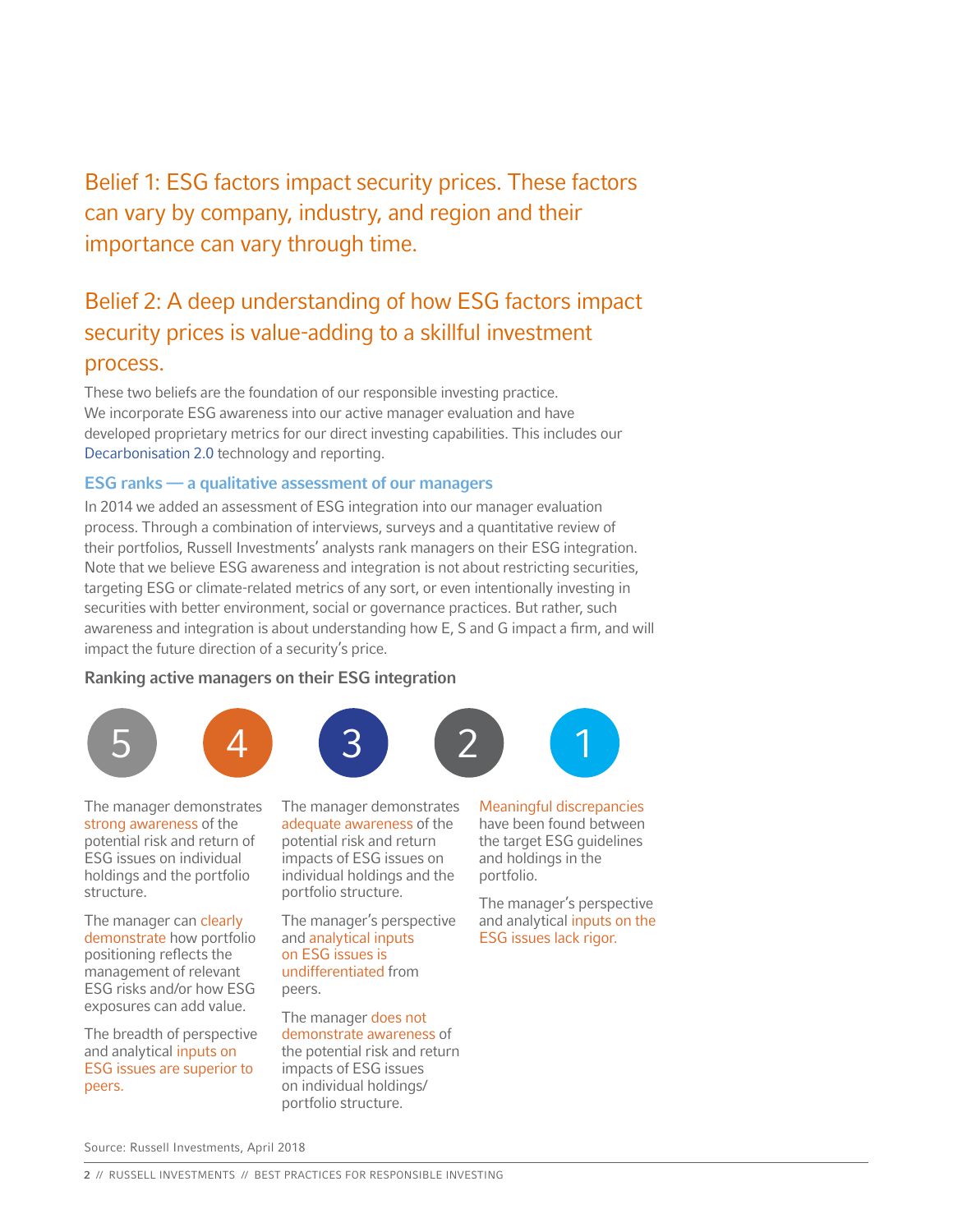### ESG metrics — a material score for companies

Russell Investments has developed and introduced a new metric for companies called the [Material ESG score.](https://russellinvestments.com/uk/insights/articles/materiality-matters) We have mapped the characteristics identified by SASB as 'material' to firm profitability alongside Sustainalytics disaggregated data. With this more targeted collection of underlying data, we then apply an industry-specific weighting scheme to roll the data up into ESG scores. As our ESG integration is refined, we expect these Material ESG scores to become more typical in our reporting, products and analysis — possibly replacing the standard ESG scores currently used.

## Belief 3: Embedding ESG considerations into a firm's culture and processes improves the likelihood of prolonged and successful investing.

As a part of Belief 3, firms' organisational dynamics, cultural values and actions are assessed. A diversity and inclusion disaggregated rank is also included as part of our manager assessment.

We believe that firms who do the following are more likely to achieve prolonged investment success:

- » Attract and retain the right people
- » Offer a supportive environment for their investment teams
- » Provide fair remunerations and incentives
- » Bestow a level of autonomy to make good investment decisions
- » Deliver adequate resources to do a good job

Consistent with Belief 3 is also our own active role in sustainability and responsible investing. We do this through industry memberships with organisations such as the [Principles for Responsible Investments \(PRI\)](https://russellinvestments.com/-/media/files/emea/legal/the-pri-assessment-explained.pdf?la=en-gb) and the Institutional Investors Group on Climate Change (IIGCC).

## Belief 4: Active ownership of securities is an effective tool for improving investment outcomes.

Russell Investments actively works to increase shareholder value as we support and foster positive change – whether that's through the proxy voting process, engaging directly with companies or collaborating with industry leaders.

#### Proxy voting

Russell Investments has built a robust proxy voting and governance process over the last 30 years. The Proxy Committee and Proxy Voting Guideline Subcommittee meet regularly to ensure that our Proxy Voting Guidelines are aligned with current best practices. The professionals who make up these committees not only stay on top of current issues and topics that are important to investors today, but work to analyse the risk and reward merits of these topics.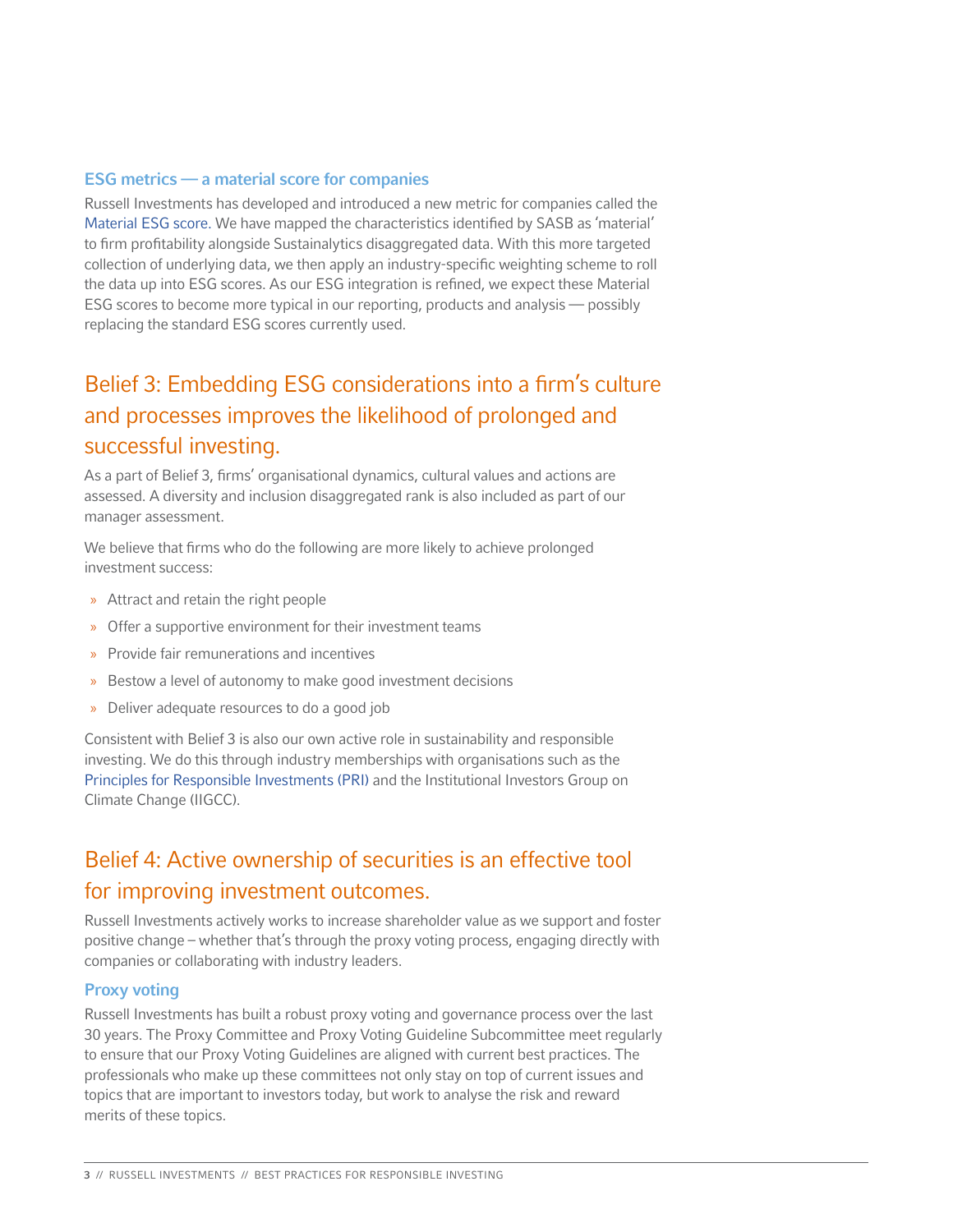#### Proxy voting statistics 2017



Figures are as at 31 Decemeber 2017

## Engagement

Being an engaged shareholder is another important component of Russell Investments' active ownership responsibilities. This includes engaging with the investment managers that sub-advise our portfolios, as well as engaging directly with management teams of companies we own.

As part of becoming a PRI signatory, Russell Investments has built a more explicit and organised engagement effort. For example, we directly engage with companies on a host of topics via our Corporate Engagement Committee. We are also actively considering how to incorporate the United Nations Sustainable Development Goals into our engagement practices. To this end, we have defined our specific engagement focus areas for 2018 as: Compensation, Accountability, Diversity, Sustainability and Shareholder Outreach.

## Best practices for responsible investing – looking forward

As we further develop our approach to responsible investing, we endeavor to lead the investment community in integrating investing best practices with responsible investing best practices. Ultimately, we expect these two to be one and the same.